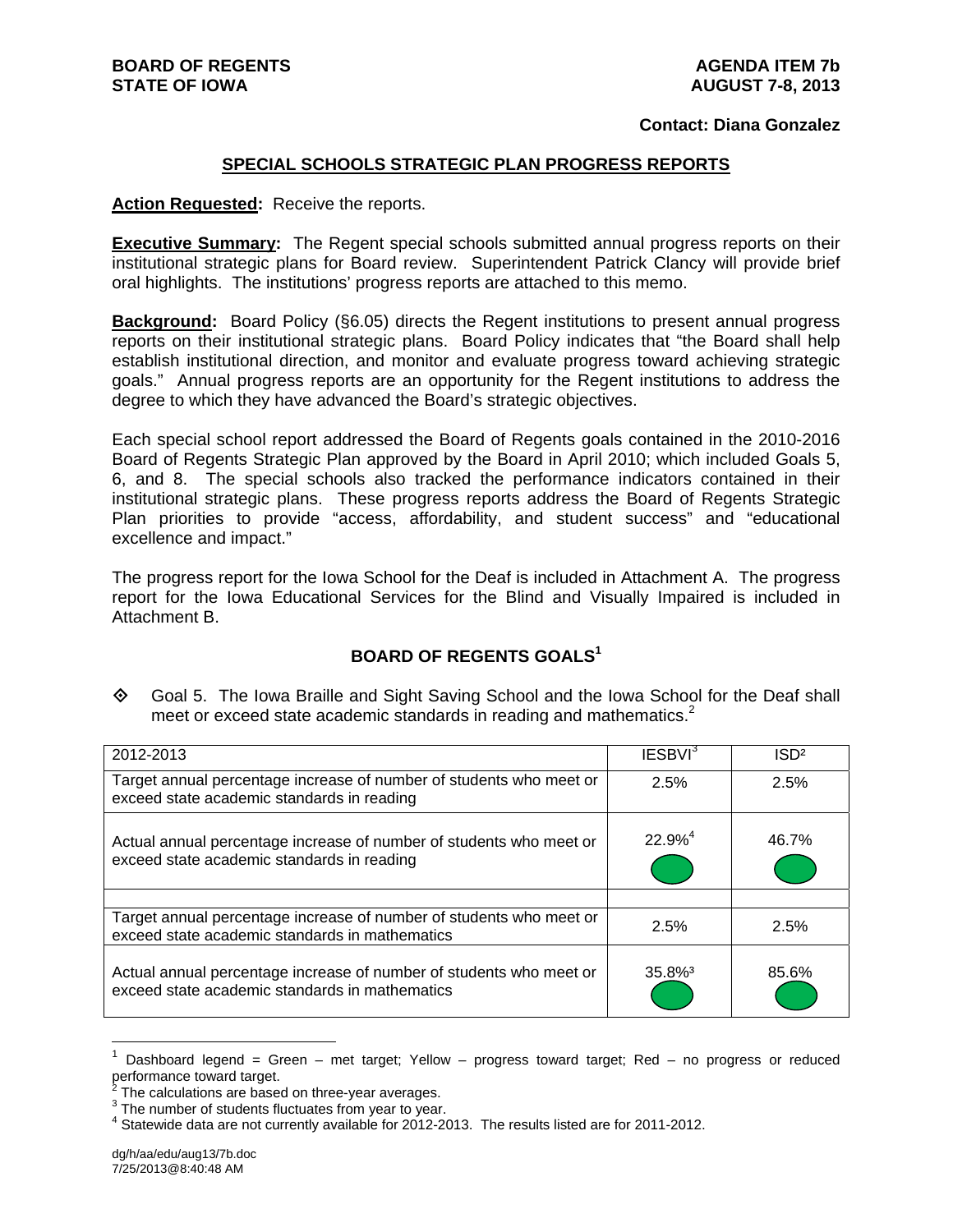Goal 6. Iowa's public universities and special schools will demonstrate that their student outcomes assessment programs help students achieve identified learning goals.

| 2012-2013 - IOWA EDUCATIONAL SERVICES FOR THE BLIND AND VISUALLY<br><b>IMPAIRED</b>                                                                                                                                                                                                                                                                                                                                                                                                                                                                                                                                                                                                                                                                                                                                                                                                                                                                                                                                                                                                                                                                                                                                                                                                                                                                                                                                                                            | <b>Progress</b> |
|----------------------------------------------------------------------------------------------------------------------------------------------------------------------------------------------------------------------------------------------------------------------------------------------------------------------------------------------------------------------------------------------------------------------------------------------------------------------------------------------------------------------------------------------------------------------------------------------------------------------------------------------------------------------------------------------------------------------------------------------------------------------------------------------------------------------------------------------------------------------------------------------------------------------------------------------------------------------------------------------------------------------------------------------------------------------------------------------------------------------------------------------------------------------------------------------------------------------------------------------------------------------------------------------------------------------------------------------------------------------------------------------------------------------------------------------------------------|-----------------|
| Has a student outcomes assessment plan been developed for IBSSS? Describe the<br>participative process that was used to develop the plan.                                                                                                                                                                                                                                                                                                                                                                                                                                                                                                                                                                                                                                                                                                                                                                                                                                                                                                                                                                                                                                                                                                                                                                                                                                                                                                                      |                 |
| Student outcomes assessment plans are at varying stages of development and<br>implementation in five areas which include early childhood, transition, expanded core<br>curriculum, Braille, and achievement in literacy and mathematics. Faculty and other<br>leadership personnel have been engaged in the development of each plan and in the<br>collection of baseline data to establish targets. Planning meetings began in 2010-2011 with<br>periodic meetings and 2-3 person teams working on each of the five focus areas.                                                                                                                                                                                                                                                                                                                                                                                                                                                                                                                                                                                                                                                                                                                                                                                                                                                                                                                              |                 |
| Have targets been established for collecting and using assessment results?<br>Describe the targets and the process for collecting and using assessment results.                                                                                                                                                                                                                                                                                                                                                                                                                                                                                                                                                                                                                                                                                                                                                                                                                                                                                                                                                                                                                                                                                                                                                                                                                                                                                                |                 |
| Plans for each area include purpose, goal, accountability measure, target, data collection<br>and organization, data decision-making, and action plan. All plans are developed to at least<br>the level of collecting and analyzing baseline data to establish targets. For those whose<br>baseline data are not yet collected, a procedure is in place for the collection of the<br>Targets have been set for transition and achievement in literacy and<br>information.<br>mathematics. Data are gathered for Braille with targets to be established. Data are being<br>gathered for early childhood and expanded core curriculum.                                                                                                                                                                                                                                                                                                                                                                                                                                                                                                                                                                                                                                                                                                                                                                                                                           |                 |
|                                                                                                                                                                                                                                                                                                                                                                                                                                                                                                                                                                                                                                                                                                                                                                                                                                                                                                                                                                                                                                                                                                                                                                                                                                                                                                                                                                                                                                                                |                 |
| Describe the ongoing student outcomes assessments included in the plan.<br>Student assessment varies with each focus area. For achievement in the areas of literacy<br>and mathematics, the student assessment is the lowa Test of Basic Skills, lowa Test of<br>Educational Development, or Iowa Alternative Assessment. National percentile rank scores<br>are used with proficiency levels established by the Iowa Department of Education. Students<br>are assessed at grades 3-8 and 11 in literacy and mathematics; and grades 5, 8, and 11 for<br>science. For Braille, the Assessment of Braille Literacy Skills (ABLS) is used with students<br>assessed for functional literacy, emergent literacy, and academic literacy. An annual<br>assessment of all students receiving Braille instruction is reported. For early childhood, the<br>Early Childhood Outcomes (ECO) is used to measure social-emotional skills, acquisition<br>and use of knowledge and skills, and appropriate behavior. Scores are reported on an<br>annual basis. For the expanded core curriculum, progress toward greater independence as<br>measured by outcomes on Individual Education Programs (IEPs) goals is used.<br>In.<br>transition, a document review process to ensure effective transition plans are in place by<br>meeting the Indicator 13 elements of the Part B State Performance Plan is used to ensure<br>progress toward positive transition outcomes. |                 |
| Has the student outcomes assessment plan been implemented and communicated                                                                                                                                                                                                                                                                                                                                                                                                                                                                                                                                                                                                                                                                                                                                                                                                                                                                                                                                                                                                                                                                                                                                                                                                                                                                                                                                                                                     |                 |
| throughout the campus?<br>The establishment and communication of the five priority areas have been communicated to<br>all faculty and staff through professional development activities at the beginning of the<br>school year. Information and data, when available, were shared with faculty in each of the<br>priority areas. Action plans are under development; the plans will articulate additional<br>actions to be taken by the faculty to advance achievement toward the targets.<br>The<br>implementation of the plans is a fluid process; initial implementation of actions in each of the<br>priority areas has occurred and more specific actions will follow.                                                                                                                                                                                                                                                                                                                                                                                                                                                                                                                                                                                                                                                                                                                                                                                    |                 |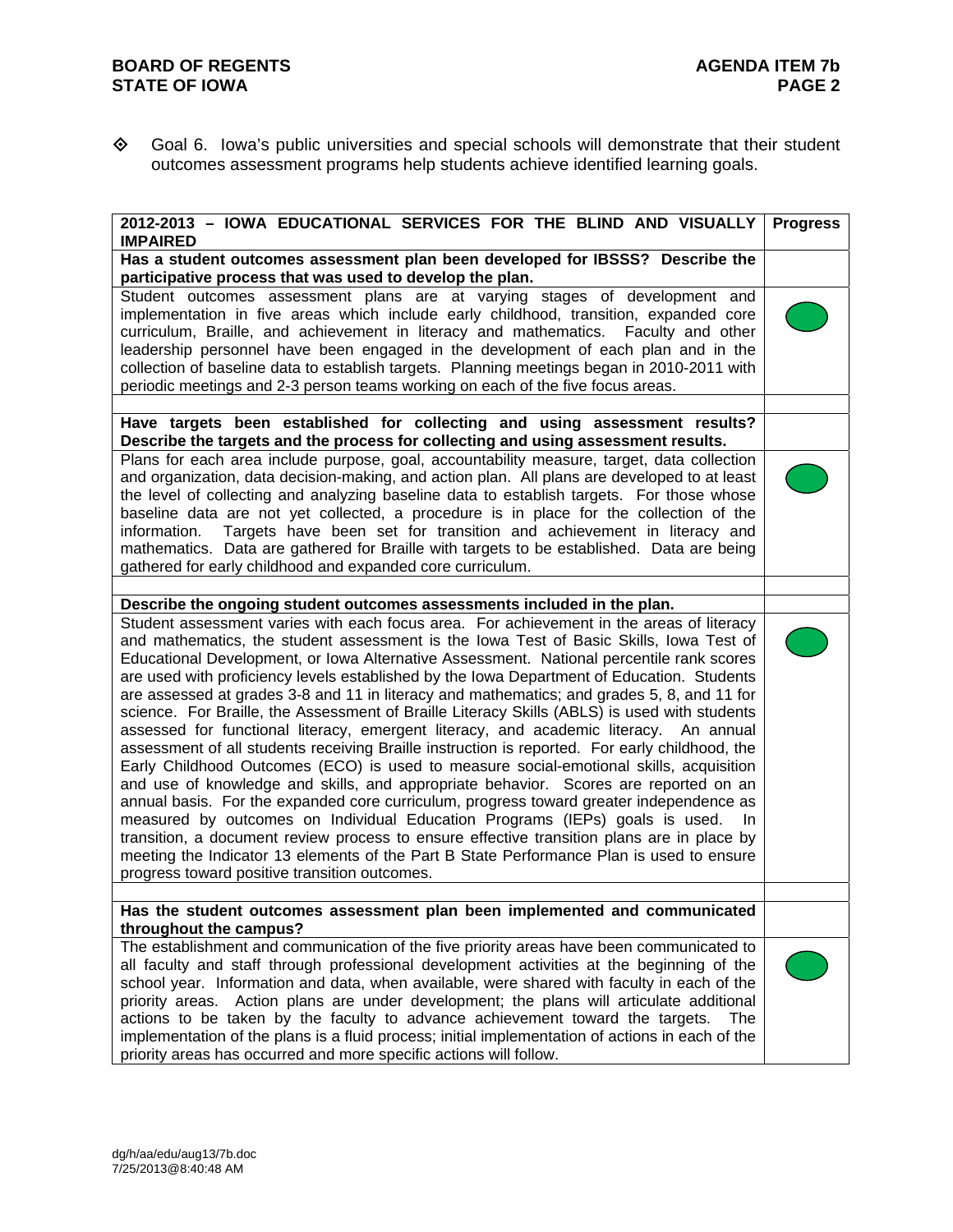| 2012-2013 - IOWA SCHOOL FOR THE DEAF                                                                                                                                                                                                                                                                                                                                                                                                                                                                                                                                                                                                                                                                                                                                                                                                                                                                                                                                                                                                                                                                                                                                                                                                                                                                                                                                                                                                                                                                                                                                                                                                                                                                                                         | <b>Progress</b> |
|----------------------------------------------------------------------------------------------------------------------------------------------------------------------------------------------------------------------------------------------------------------------------------------------------------------------------------------------------------------------------------------------------------------------------------------------------------------------------------------------------------------------------------------------------------------------------------------------------------------------------------------------------------------------------------------------------------------------------------------------------------------------------------------------------------------------------------------------------------------------------------------------------------------------------------------------------------------------------------------------------------------------------------------------------------------------------------------------------------------------------------------------------------------------------------------------------------------------------------------------------------------------------------------------------------------------------------------------------------------------------------------------------------------------------------------------------------------------------------------------------------------------------------------------------------------------------------------------------------------------------------------------------------------------------------------------------------------------------------------------|-----------------|
| Has a student outcomes assessment plan been developed for ISD? Describe the                                                                                                                                                                                                                                                                                                                                                                                                                                                                                                                                                                                                                                                                                                                                                                                                                                                                                                                                                                                                                                                                                                                                                                                                                                                                                                                                                                                                                                                                                                                                                                                                                                                                  |                 |
| participative process that was used to develop the plan.                                                                                                                                                                                                                                                                                                                                                                                                                                                                                                                                                                                                                                                                                                                                                                                                                                                                                                                                                                                                                                                                                                                                                                                                                                                                                                                                                                                                                                                                                                                                                                                                                                                                                     |                 |
| ISD has an assessment plan that was developed by faculty and school administration<br>(principals and superintendent). Outcomes assessments of student achievement and<br>progress trends, as well as Individualized Education Program (IEP) progress for each<br>student, are included. Parents are also involved annually for the IEP development and<br>review of outcomes. Currently, the School Improvement Team is collaborating with Green<br>Hills AEA consultants and the entire ISD faculty to improve the plan. The team meets at<br>least once a month to work on the plan development; smaller groups meet more often to<br>work on parts of the plan.                                                                                                                                                                                                                                                                                                                                                                                                                                                                                                                                                                                                                                                                                                                                                                                                                                                                                                                                                                                                                                                                          |                 |
|                                                                                                                                                                                                                                                                                                                                                                                                                                                                                                                                                                                                                                                                                                                                                                                                                                                                                                                                                                                                                                                                                                                                                                                                                                                                                                                                                                                                                                                                                                                                                                                                                                                                                                                                              |                 |
| Have targets been established for collecting and using assessment results?<br>Describe the targets and the process for collecting and using assessment results.                                                                                                                                                                                                                                                                                                                                                                                                                                                                                                                                                                                                                                                                                                                                                                                                                                                                                                                                                                                                                                                                                                                                                                                                                                                                                                                                                                                                                                                                                                                                                                              |                 |
| Annual assessment collection targets for ISD students include Northwest Evaluation<br>Association Measures of Academic Progress twice annually for each student for whom it is<br>appropriate from grades 2-12 (October and March); lowa Test of Basic Skills or lowa Test of<br>Educational Development once annually for all students for whom it is appropriate from<br>grades 3-12 (January); Measures of Academic Progress once annually for preschool<br>through 1 <sup>st</sup> grade; lowa Alternate Assessment (in lieu of ITBS/ITED) once annually for<br>students for whom it is appropriate in grades 3, 5, 8, and 11; specific speech/language tests<br>for an overall triennial evaluation (under the Individuals with Disabilities Education Act) such<br>as the Peabody Picture Vocabulary Test for preschool through grade 8 and high school<br>assessments in grades 9-12; other appropriate evaluations such as the Woodcock-Johnson<br>assessment of educational progress for triennial IDEA evaluations; Accelerated Reader and<br>Accelerated Math tests weekly for grades 3-8; the Scholastic Reading Inventory (SRI) once<br>annually for grades 9-12; the ACT as arranged for students for whom it is appropriate in<br>grades 9-12; the COMPASS as arranged for students for whom it is appropriate in grades<br>9-12 (for community college admission); and teacher made tests for content understanding<br>daily or weekly for all grades. The data are used to determine progress and identify areas<br>that need extra support or adjustments to instruction, such as, vocabulary or mathematics<br>story problems. All results are used for IEP team planning and course of study planning for<br>all grades. |                 |
|                                                                                                                                                                                                                                                                                                                                                                                                                                                                                                                                                                                                                                                                                                                                                                                                                                                                                                                                                                                                                                                                                                                                                                                                                                                                                                                                                                                                                                                                                                                                                                                                                                                                                                                                              |                 |
| Describe the ongoing student outcomes assessments included in the plan.<br>ISD's plan uses these ongoing assessments - Accelerated Reader and Accelerated Math<br>tests weekly for grades 3-8; Accelerated Reader and ALEKS (Assessment and Learning in<br>Knowledge Spaces for mathematics) weekly for grades 9-12; and teacher made tests for<br>content understanding daily or weekly for all grades. AR, AM, and ALEKS are all<br>computerized assessment formats and students are able to test via computer with<br>immediate feedback about areas they need to address with their teachers.                                                                                                                                                                                                                                                                                                                                                                                                                                                                                                                                                                                                                                                                                                                                                                                                                                                                                                                                                                                                                                                                                                                                            |                 |
| Has the student outcomes assessment plan been implemented and communicated                                                                                                                                                                                                                                                                                                                                                                                                                                                                                                                                                                                                                                                                                                                                                                                                                                                                                                                                                                                                                                                                                                                                                                                                                                                                                                                                                                                                                                                                                                                                                                                                                                                                   |                 |
| throughout the campus?                                                                                                                                                                                                                                                                                                                                                                                                                                                                                                                                                                                                                                                                                                                                                                                                                                                                                                                                                                                                                                                                                                                                                                                                                                                                                                                                                                                                                                                                                                                                                                                                                                                                                                                       |                 |
| The student outcomes assessment plan has been implemented and communicated with all<br>faculty, students (with a special focus on involving students in their goal-setting for<br>achievement testing and ongoing instruction and assessment), and parents. The plan has<br>also been communicated to related service providers (e.g., speech and language therapists,<br>teacher assistants, and local district/AEA personnel involved with students from their areas).<br>Additional modifications to the student outcomes assessment plan that result from the<br>School Improvement Team's efforts with be disseminated during 2013-2014.                                                                                                                                                                                                                                                                                                                                                                                                                                                                                                                                                                                                                                                                                                                                                                                                                                                                                                                                                                                                                                                                                                |                 |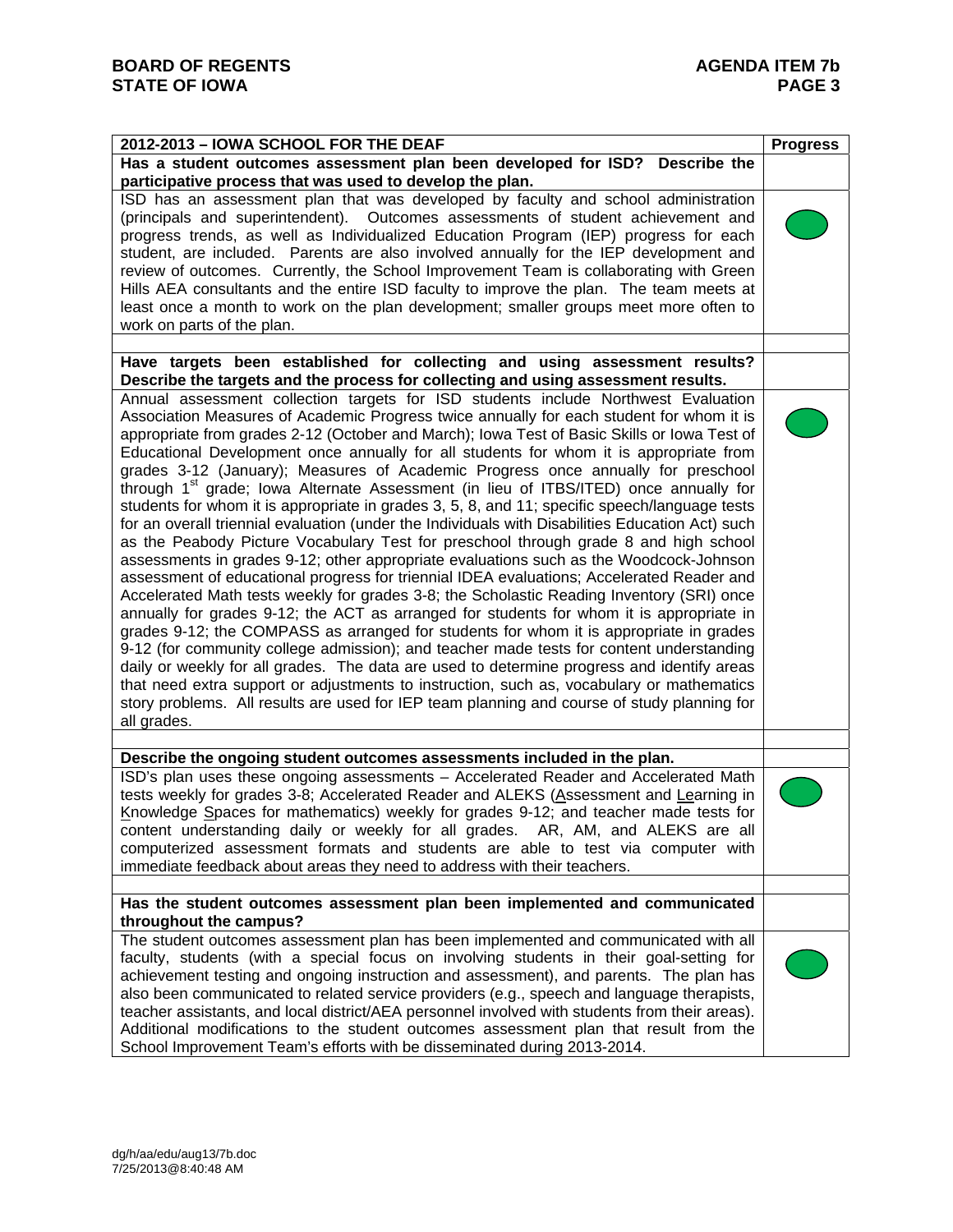### **BOARD OF REGENTS AGENDA ITEM 7b STATE OF IOWA** PAGE 4

◆ Goal 8. Iowa's public universities and special schools shall be increasingly efficient and productive.

The special schools benefit from purchasing savings and vendor negotiations conducted by the universities for goods and services.

#### **Institutional Strategic Plans**

Iowa School for the Deaf. There are four priorities in the Iowa School for the Deaf Strategic Plan:

- $\Rightarrow$  Ensure high quality educational opportunities for students.
- $\Rightarrow$  Ensure high quality transition services for students.
- $\Rightarrow$  Ensure high quality outreach services statewide.
- $\Rightarrow$  Demonstrate effective stewardship of resources.

Iowa Educational Services for the **Blind and Visually Impaired**. The goals of the Statewide System for Vision Services provide the framework for the implementation of the strategic initiatives of the Statewide System:

- $\Rightarrow$  Provide equitable access to a continuum of high quality services for all students in Iowa who are blind and visually impaired, including those with multiple disabilities.
- $\Rightarrow$  Assure an adequate supply of highly trained teachers and orientation and mobility specialists.
- $\Rightarrow$  Assure adequate and professional supervision, ongoing professional development, and equitable job assignments for professionals working with blind and visually impaired students.
- $\Rightarrow$  Eliminate duplication in service delivery by creating a seamless coordinated system of services to blind and visually impaired students across multiple funding sources and agencies responsible for this population.
- $\Rightarrow$  Maintain a center of excellence in Iowa for discipline specific expertise at Iowa Braille and Sight Saving School.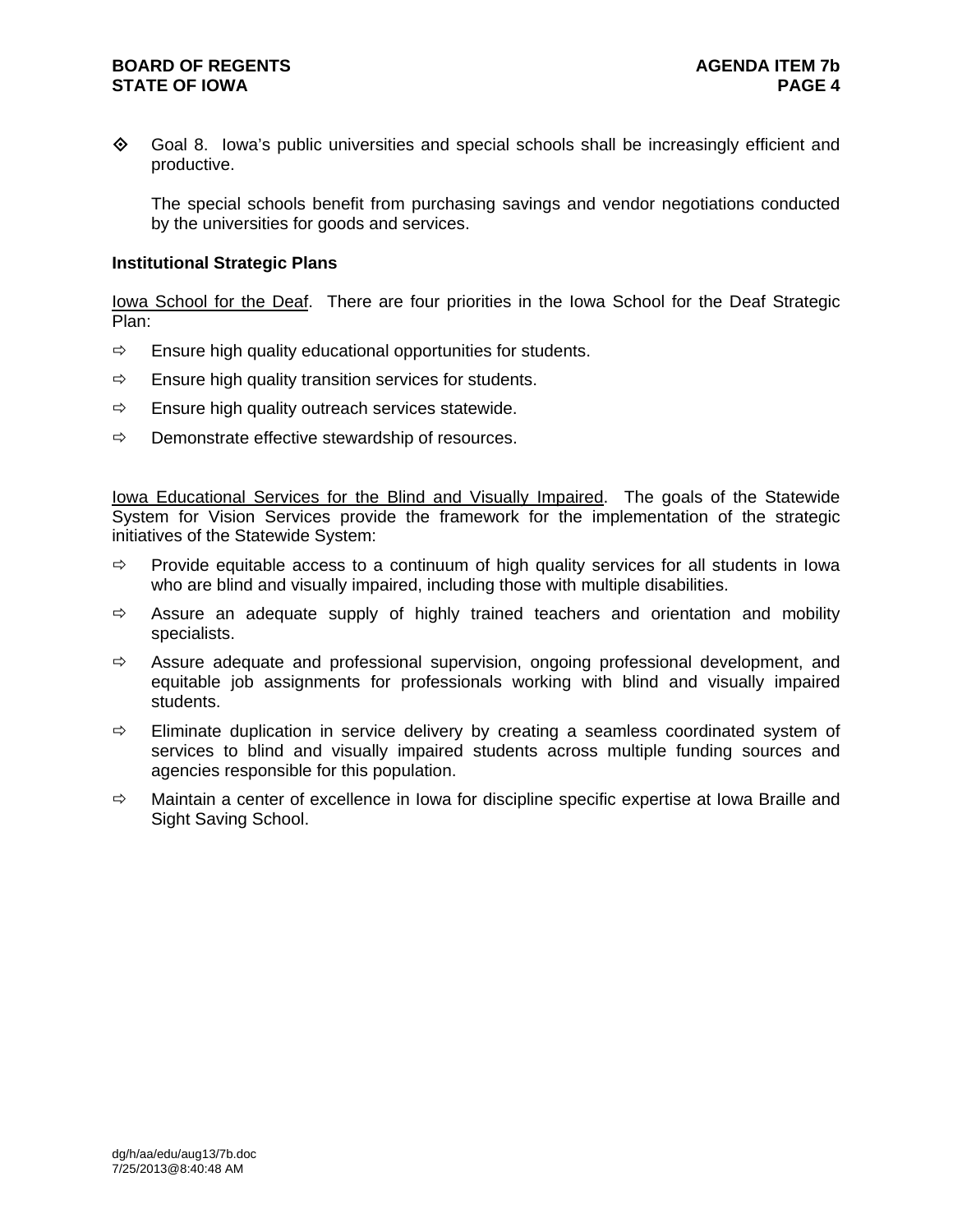#### **IOWA EDUCATIONAL SERVICES FOR THE BLIND AND VISUALLY IMPAIRED** STRATEGIC PLAN UPDATE AUGUST 2013

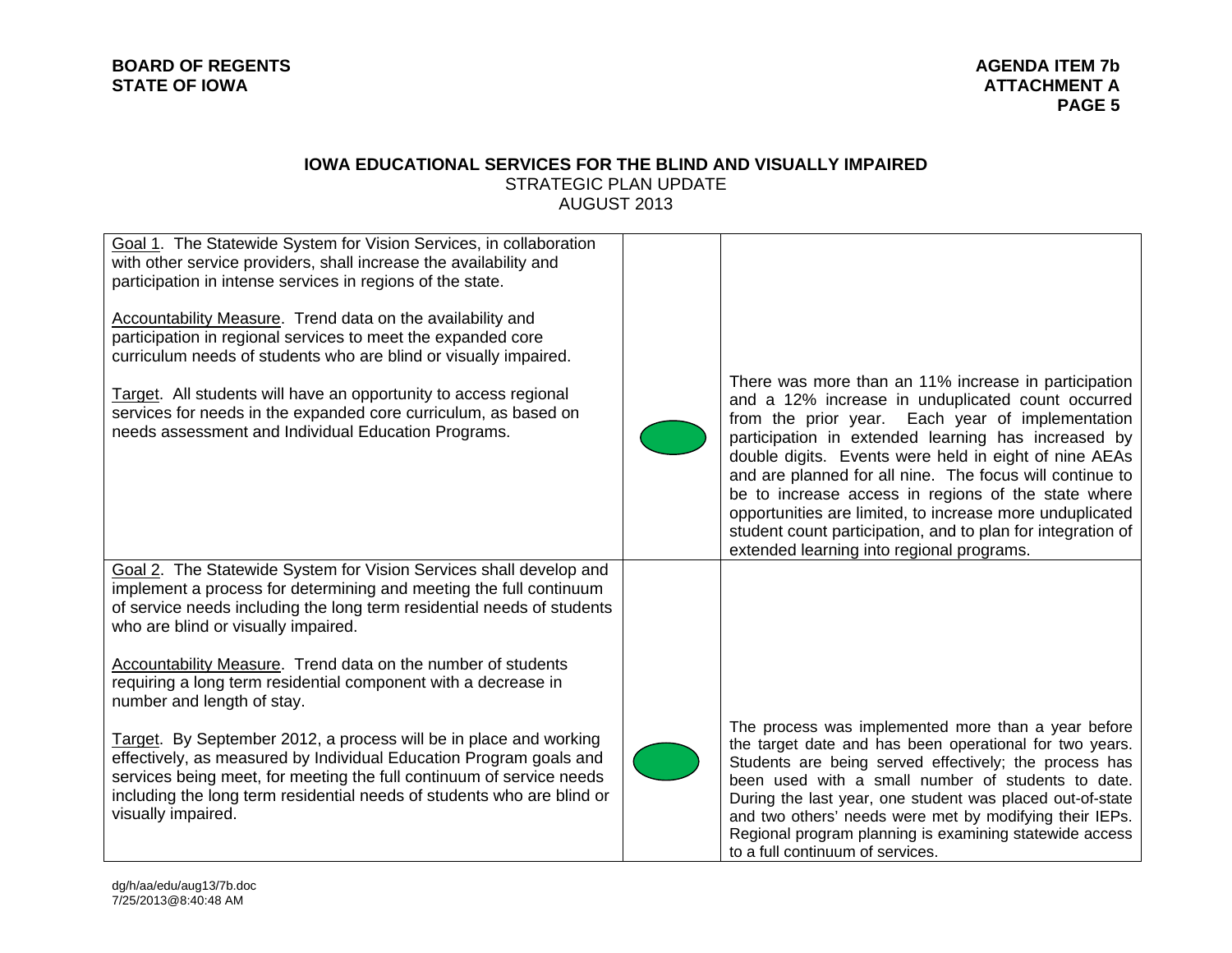Goal 3. The Statewide System for Vision Services shall increase the percent of students who by age 16 have transition plans for improved post-secondary outcomes.

Accountability Measure. Trend data on the percent of students who have transition goals and outcomes in place by age 16 including appropriate measurable postsecondary goals that are annually updated and based upon an age appropriate transition assessment, transition services, including courses of study, that will reasonably enable the student to meet those postsecondary goals, and annual IEP goals related to the student's transition service needs.

Target. Increase to 100% the students who have transition goals and outcomes in place by age 16 including appropriate measurable postsecondary goals that are updated annually and based upon an age appropriate transition assessment, transition services, including courses of study, that will reasonably enable the student to meet those postsecondary goals, and annual IEP goals related to the student's transition service needs.

 $2012 - 62%$  $2011 - 80%$  $2010 - 66.48%$  $2009 - 55%$ 2007 – 35%

Although the percent of students who met this criterion has increased by 27% during the past five years and is progressing toward the target of 100% for 2016, there was a decrease during the current year from the prior year. The criteria for meeting the requirement changed which resulted in a training need being addressed by the Iowa Department of Education. Increased focus on this area has made a difference in preparing students for post-secondary outcomes. While there has been progress in meeting this goal, a renewed focus must be made to meet these critical elements.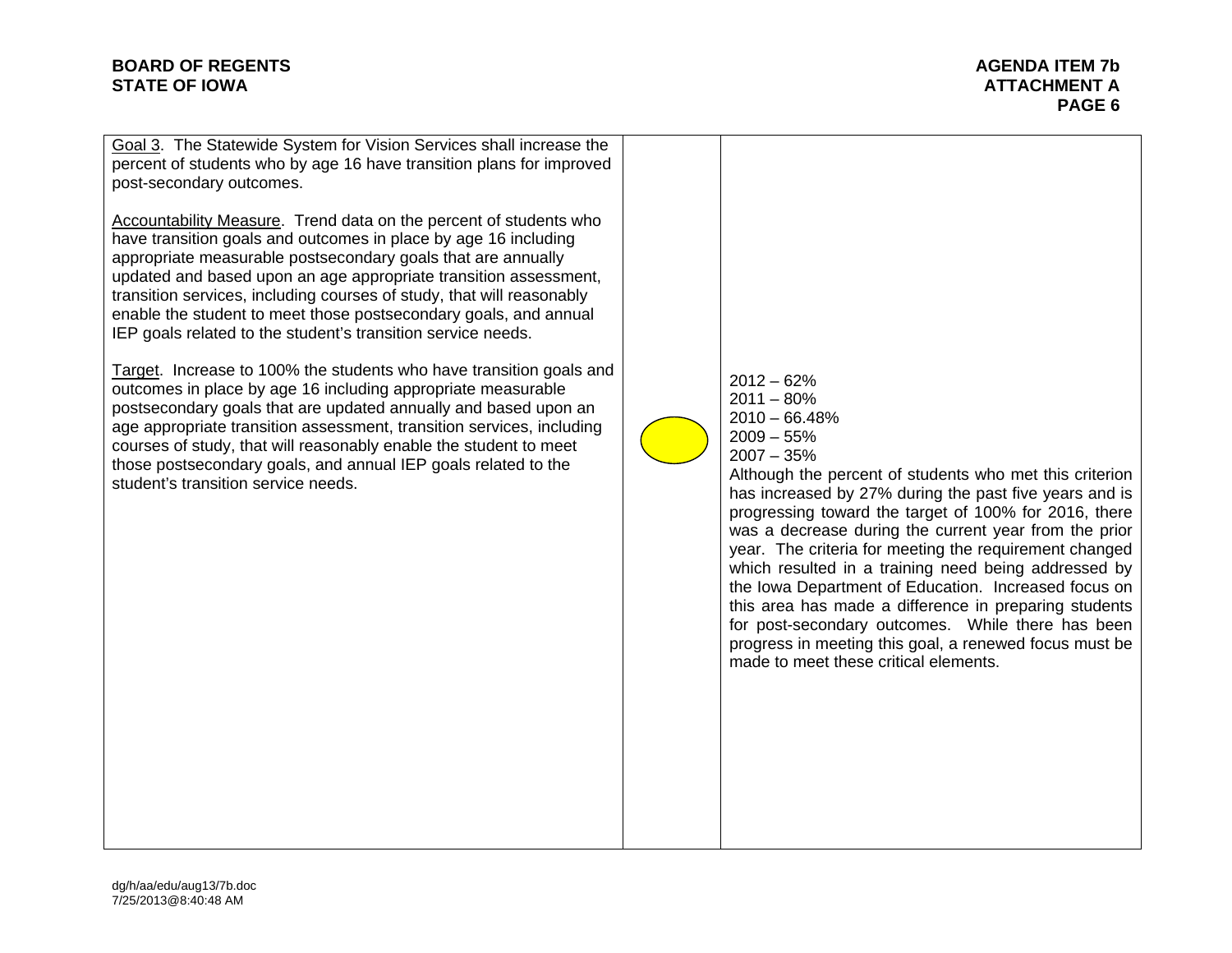**PAGE 7** 

Goal 4 (BOR Goal 5). The Statewide System for Vision Services shall meet or exceed state academic standards for performance in reading and mathematics.

Accountability Measure. Trend data on the proportion of Statewide System for Vision Services students who meet or exceed state academic standards in reading and mathematics.

Target. Increase by 15% the number of students served by the Statewide System for Vision Services (in conjunction with other partners) who meet or exceed state academic standards in **reading** by 2016.

Target. Increase by 15% the number of students served by the Statewide System for Vision Services (in conjunction with other partners) who meet or exceed state academic standards in **mathematics** by 2016.



The percentage of students proficient in **reading** increased by six points from 46% in 2011 to 52% in 2012. The number of students proficient in reading also increased from 96 in 2011 to 102 in 2012. Using a three-year average, the number of students proficient in reading increased beyond the target (2007-09 = 55; 2009-2011 =  $77$ ; 2010-13 = 90). However, the number of students assessed and reported also increased with an increased number non-proficient in reading. Therefore, the three year average percentage of students proficient in reading increased slightly from 44% to 45%. State average in reading for students with disabilities ranged by grade from 26.7% to 41.3%



The percentage of students proficient in **mathematics** increased by seven points from 49% in 2011 to 56% in 2012. The number of students proficient in mathematics increased from 104 in 2011 to 110 in 2012. Using a three-year average, the number of students proficient in mathematics increased beyond the target (2007-09 = 51; 2009-2011 = 83; 2012-12 = 97). However, the number of students assessed and reported also increased with an increased number nonproficient in mathematics which accounts for a slight increase in proficiency from 47% to 49%. State average in mathematics for students with disabilities ranged from 31.4% to 50.2%.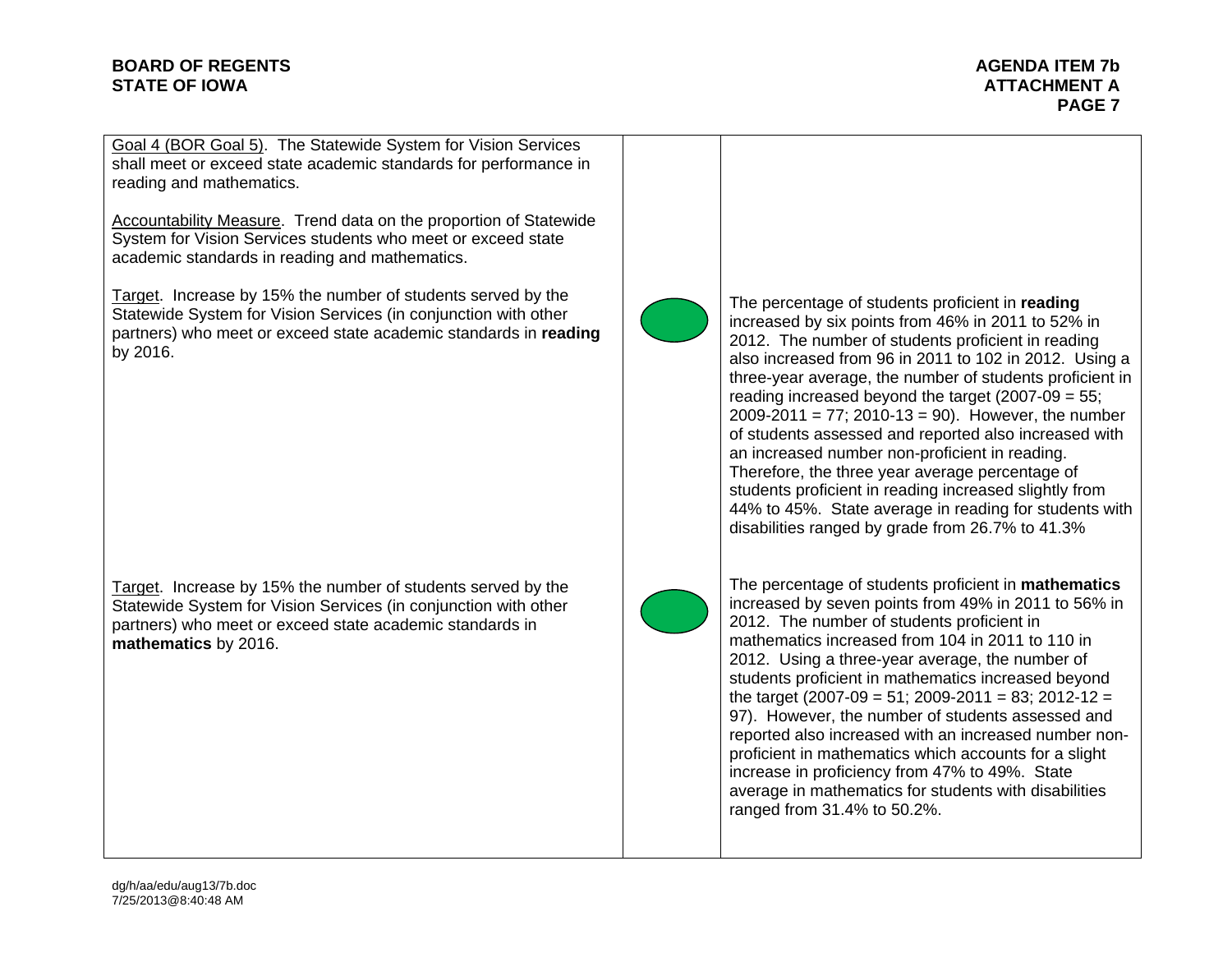**PAGE 8** 

Goal 5 (BOR Goal 6). The Statewide System for Vision Services (in conjunction with other partners) will demonstrate that their student outcomes assessment programs help students achieve identified learning goals.

Accountability Measure. Trend data on the results of student outcomes assessment programs served by the Statewide System for Vision Services.

Target. By June 20, 2011, Statewide System for Vision Services, in collaboration with faculty, will develop student outcomes assessment plans for each academic program and establish targets for collecting and using assessment results.

**Expanded Core Curriculum** 



Student outcomes assessment plans are developed in the five areas of achievement in literacy, mathematics, transition, early childhood, and expanded core curriculum. Early childhood is dependent on additional work from the Iowa Department of Education. Achievement targets are established for literacy, mathematics, Braille, and transition. Baseline data are being analyzed for expanded core curriculum to establish targets. Additional action steps are under development.



Expanded Core Curriculum targets for regional activities and increased participation met its target as reported in Goal 1. Baseline data are being gathered on student increased independence in the areas of the Expanded Core Curriculum as reported through Individual Education Program (IEP) progress monitoring. Baseline data have been gathered with targets being established based on analysis of the data.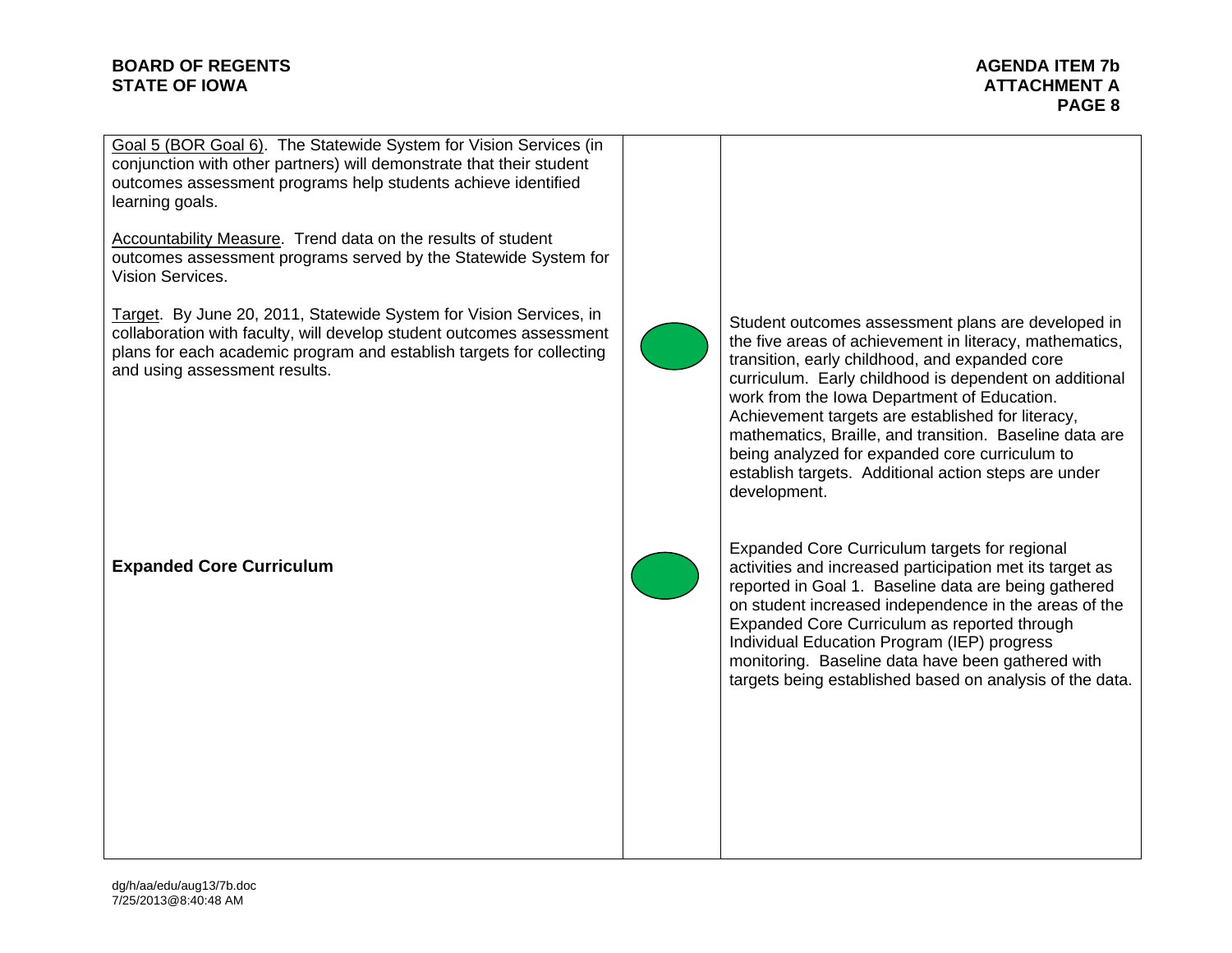## **BOARD OF REGENTS STATE OF IOWA ATTACHMENT A**

| <b>Braille.</b> All students using Braille for reading and/or writing will<br>increase their Braille literacy skills by an average of 75% by 2016.                                                                                                                                                               | The ABLS is a Braille literacy assessment tool which<br>provides a summary of different skills that may be met<br>at various times and provides a way to track student<br>progress toward attaining Braille literacy skills.<br>Baseline data were gathered in May 2011 and annual<br>progress data were gathered in May 2012 and 2013.<br>Data were reported on the majority of students<br>receiving Braille instruction with 72% of the students<br>making at least a 15% increase in skills from their<br>baseline scores in 2012 and 76% increase in 2013, a<br>four point increase in the number of students achieving<br>at least 15% progress. |
|------------------------------------------------------------------------------------------------------------------------------------------------------------------------------------------------------------------------------------------------------------------------------------------------------------------|--------------------------------------------------------------------------------------------------------------------------------------------------------------------------------------------------------------------------------------------------------------------------------------------------------------------------------------------------------------------------------------------------------------------------------------------------------------------------------------------------------------------------------------------------------------------------------------------------------------------------------------------------------|
| <b>Early Childhood</b>                                                                                                                                                                                                                                                                                           | Early Childhood and early intervention remain primary<br>areas of focus and primary areas of measurement for<br>student outcomes assessment. Targets are yet to be<br>established because the Iowa Department of Education<br>continues to examine meaningful measures for early<br>childhood. The Statewide System continues to work<br>with the Iowa Department of Education on this focus<br>and will align its measures with the Department's.                                                                                                                                                                                                     |
| Goal 6 (BOR Goal 8). Iowa Braille and Sight Saving School and<br>the Statewide System for Vision Services shall be increasingly<br>efficient and productive.<br><b>Accountability Measure.</b> Inter-institutional efficiencies and cost-<br>savings resulting from collaborative initiatives within and between |                                                                                                                                                                                                                                                                                                                                                                                                                                                                                                                                                                                                                                                        |
| the Regent institutions.<br>Target. By January 1, 2011, the Board Office and institutions will<br>define accountability measures, set a baseline of performance,<br>and establish targets for inter-institutional efficiencies and cost<br>savings.                                                              | The Special Schools have accomplished greater<br>efficiency in the leadership to the organization through<br>the sharing of a superintendent and consolidation of<br>two separate business functions to a combined<br>business service including moving from two to one<br>business director. The Special Schools benefit from<br>purchasing savings and vendor negotiations conducted<br>by the universities for goods and services.                                                                                                                                                                                                                  |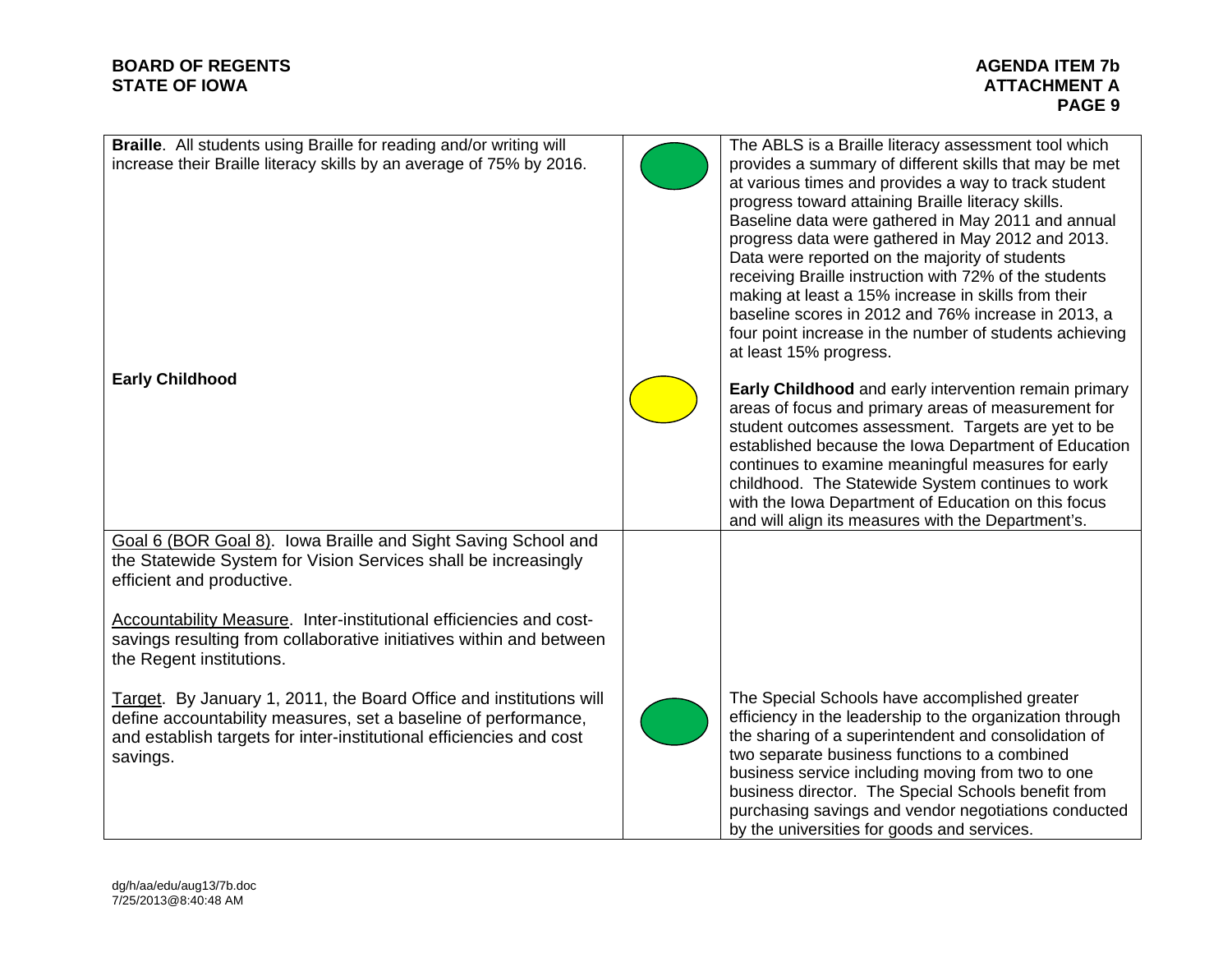# **BOARD OF REGENTS STATE OF IOWA ATTACHMENT B**

# **IOWA SCHOOL FOR THE DEAF** STRATEGIC PLAN UPDATE AUGUST 2013

| Goal 1 (BOR Goal 5). The lowa School for the Deaf shall meet or<br>exceed state academic standards in reading and mathematics.<br>Accountability Measure. Trend data on the proportion of Iowa School<br>for the Deaf students who meet or exceed state academic standards<br>(proficiency) in reading and mathematics. Assessment data are from<br>the Iowa Assessments (formerly the Iowa Test of Basic Skills and the<br>Iowa Test of Educational Development). |                                                                                                                                                                                                                                                                                                                                                                                                                                                                                                                                                                                    |
|--------------------------------------------------------------------------------------------------------------------------------------------------------------------------------------------------------------------------------------------------------------------------------------------------------------------------------------------------------------------------------------------------------------------------------------------------------------------|------------------------------------------------------------------------------------------------------------------------------------------------------------------------------------------------------------------------------------------------------------------------------------------------------------------------------------------------------------------------------------------------------------------------------------------------------------------------------------------------------------------------------------------------------------------------------------|
| Target. The lowa School for the Deaf shall increase by 15% the<br>number of students who meet or exceed state academic standards in<br>reading by 2016.                                                                                                                                                                                                                                                                                                            | The percentage of students proficient in reading<br>decreased by 10 points from 31% in 2012 to 21% in<br>2013. The number of students proficient in reading<br>also decreased from 20 in 2012 to 11 in 2013. Using a<br>three-year average, the number of students proficient in<br>reading increased beyond the target (2007-09 = 4;<br>$2011 - 2013 = 13$ . Using a three-year average, the<br>percentage of students proficient in reading increased<br>from 15% to 23%. The state average in reading for<br>students with disabilities ranged by grade from 26.7%<br>to 41.3%. |
| Target. The lowa School for the Deaf shall increase by 15% the<br>number of students who meet or exceed state academic standards in<br>mathematics by 2016.                                                                                                                                                                                                                                                                                                        | The percentage of students proficient in <b>mathematics</b><br>decreased by 7 points from 42% in 2012 to 35% in<br>2013. The number of students proficient in<br>mathematics also decreased from 27 in 2012 to 18 in<br>2013. Using a three-year average, the number of<br>students proficient in mathematics increased beyond<br>the target $(2007-09 = 4; 2011-13 = 21)$ . Using a three-<br>year average, the percent proficient in mathematics<br>increased from 28% to 36%. The state average in<br>mathematics for students with disabilities ranged from<br>31.4% to 50.2%. |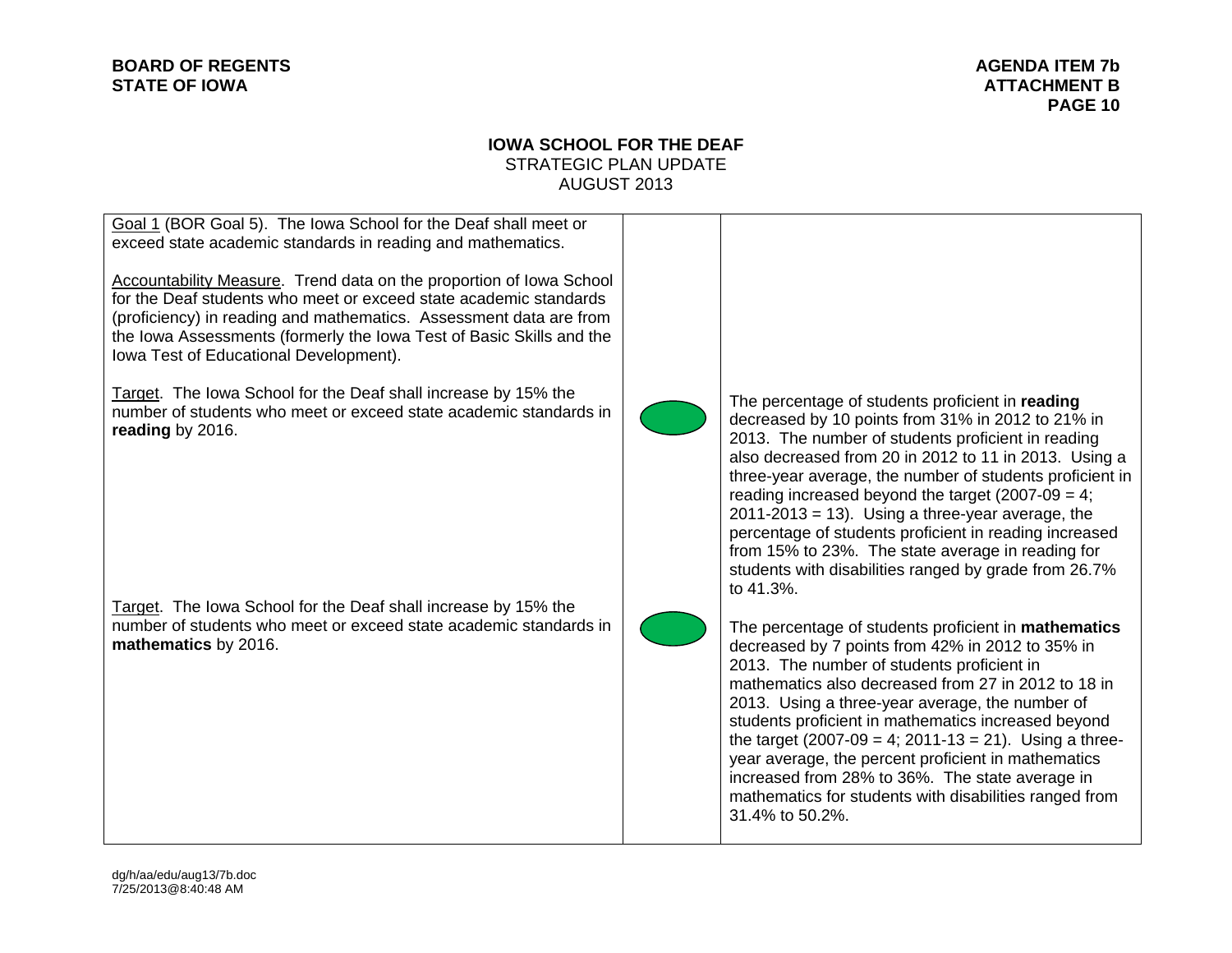**PAGE 11** 

Goal 2. The Iowa School for the Deaf shall identify and adopt additional tools, professional development, and instructional strategies to motivate reluctant and struggling readers.

Accountability Measure. Trend data of annual reading gains for students specifically identified as struggling readers. Struggling readers are defined as those not meeting state proficient standards.

Target. The Iowa School for the Deaf shall increase reading achievement by at least 50% annually for identified struggling readers. The target will be measured using the national standard score average yearly growth plus a half year gain in order to close the reading gap.

Goal 3 (BOR Goal 6). The Iowa School for the Deaf shall demonstrate that ISD student outcomes assessment enhances teaching, helps students achieve identified learning goals, and results in program improvement.

Accountability Measure. Summative and formative testing results are used to demonstrate student outcomes. Results are reported in the three year evaluations, IEPs, and on the ISD report cards. Documented and revised strategies for identified student learning goals are recorded on teacher lesson plans and in the IEP progress monitoring. Postsecondary plans and resources are documented in each student's Exit IEP. The ISD Action Plan documents evidence of progress toward ongoing program improvements as described in the Iowa School Improvement Mode.



For 2013, 16 students met the criteria of 1.5 years growth representing 48% of the 33 struggling readers. This is an increase from 2012 when 40% of struggling readers met the 1.5 year criterion. Using a three-year average, the percentage meeting the criterion increased by 9 points from 36% in 2009-11 to 45% in 2011-13. A target for the percent of students to meet the criterion has been established at 45%.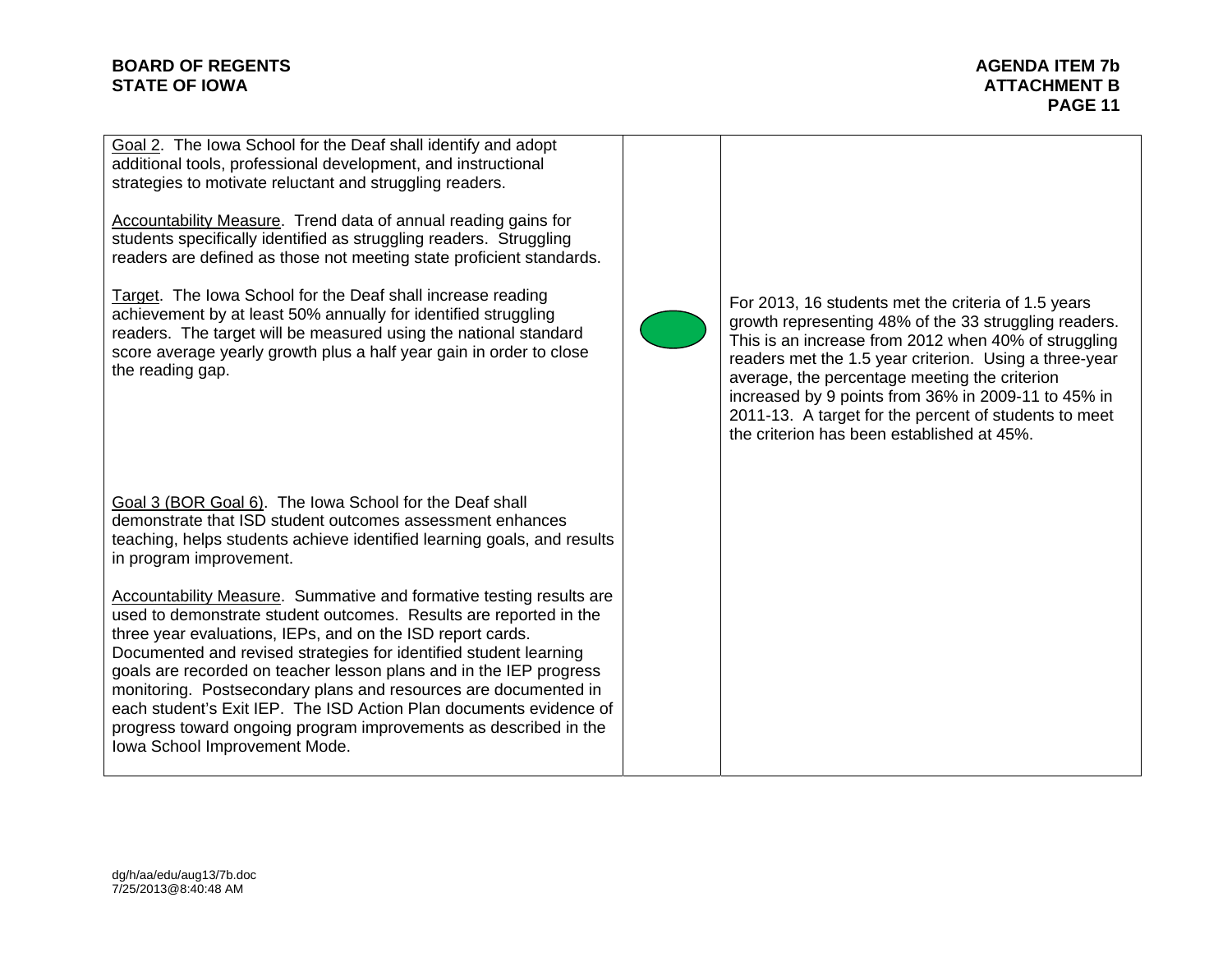# **BOARD OF REGENTS STATE OF IOWA ATTACHMENT B**

 $\Gamma$ 

| Target. By 2016, student IEP achieve goals will be increased by 7%<br>over the 2011-2012 baseline.                                                                    | This is a newly defined target with a focus on increased<br>independence through achievement of Individual<br>Education Program (IEP) goals in the areas of<br>language (written and speech) and overall IEP goal<br>attainment. Baseline was established in 2011-2012<br>with written language achievement of 79.7%; speech or<br>manual language achievement of 86.7%; and overall<br>achievement of 83.7%. For 2013, written language<br>attainment was 75.4%, a reduction of 4.3 points from<br>the prior year; speech or manual language<br>achievement was 80.2%, a reduction of 6.5 points from<br>the prior year; and overall IEP goal achievement was<br>73.7%, a reduction of 10 points from the prior year.<br>Strategies to enhance attainment of skills will be the<br>focus for 2013-14. |
|-----------------------------------------------------------------------------------------------------------------------------------------------------------------------|--------------------------------------------------------------------------------------------------------------------------------------------------------------------------------------------------------------------------------------------------------------------------------------------------------------------------------------------------------------------------------------------------------------------------------------------------------------------------------------------------------------------------------------------------------------------------------------------------------------------------------------------------------------------------------------------------------------------------------------------------------------------------------------------------------|
| Target. By 2016, using an individualized transition battery of<br>assessments, graduating students will increase their baseline score<br>of 70.75% by 15%.            | This is a newly defined target with a focus on<br>preparation of students for adult life. Using a battery of<br>individualized career assessments, students are<br>assessed for their preparation for work, postsecondary<br>education, and independent living. The outcome of the<br>assessment leads to changes in IEP goals and<br>strategies. The 2012 baseline data was 70.75% skill<br>acquisition with 2013 performance at 80.5% proficient.<br>The 2016 target is established at 81% proficient.                                                                                                                                                                                                                                                                                               |
| Goal 4 (BOR Goal 8). Iowa Braille and Sight Saving School and the<br>Statewide System for Vision Services shall be increasingly efficient<br>and productive.          |                                                                                                                                                                                                                                                                                                                                                                                                                                                                                                                                                                                                                                                                                                                                                                                                        |
| Accountability Measure. Inter-institutional efficiencies and cost-<br>savings resulting from collaborative initiatives within and between the<br>Regent institutions. |                                                                                                                                                                                                                                                                                                                                                                                                                                                                                                                                                                                                                                                                                                                                                                                                        |